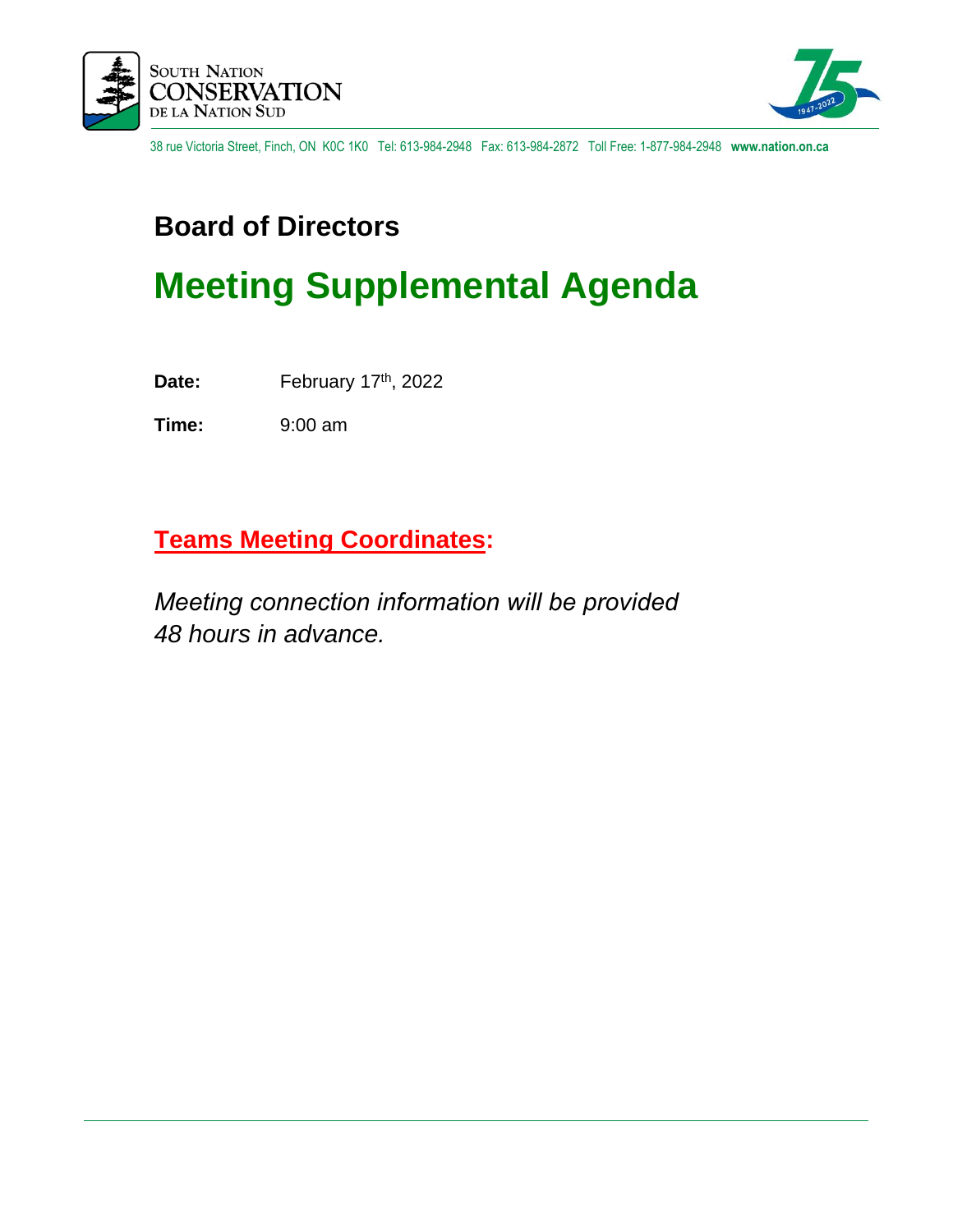



 $3 - 4$ 

**Board of Directors** 

# **Meeting Supplemental Agenda**

February 17th, 2022 at 9:00 am

- 1. New Business
	- a. Request for Approval: 2022 Spot Spray Contract: Ronda

Angela Coleman, General Manager/Secretary-Treasurer.

 $/rb$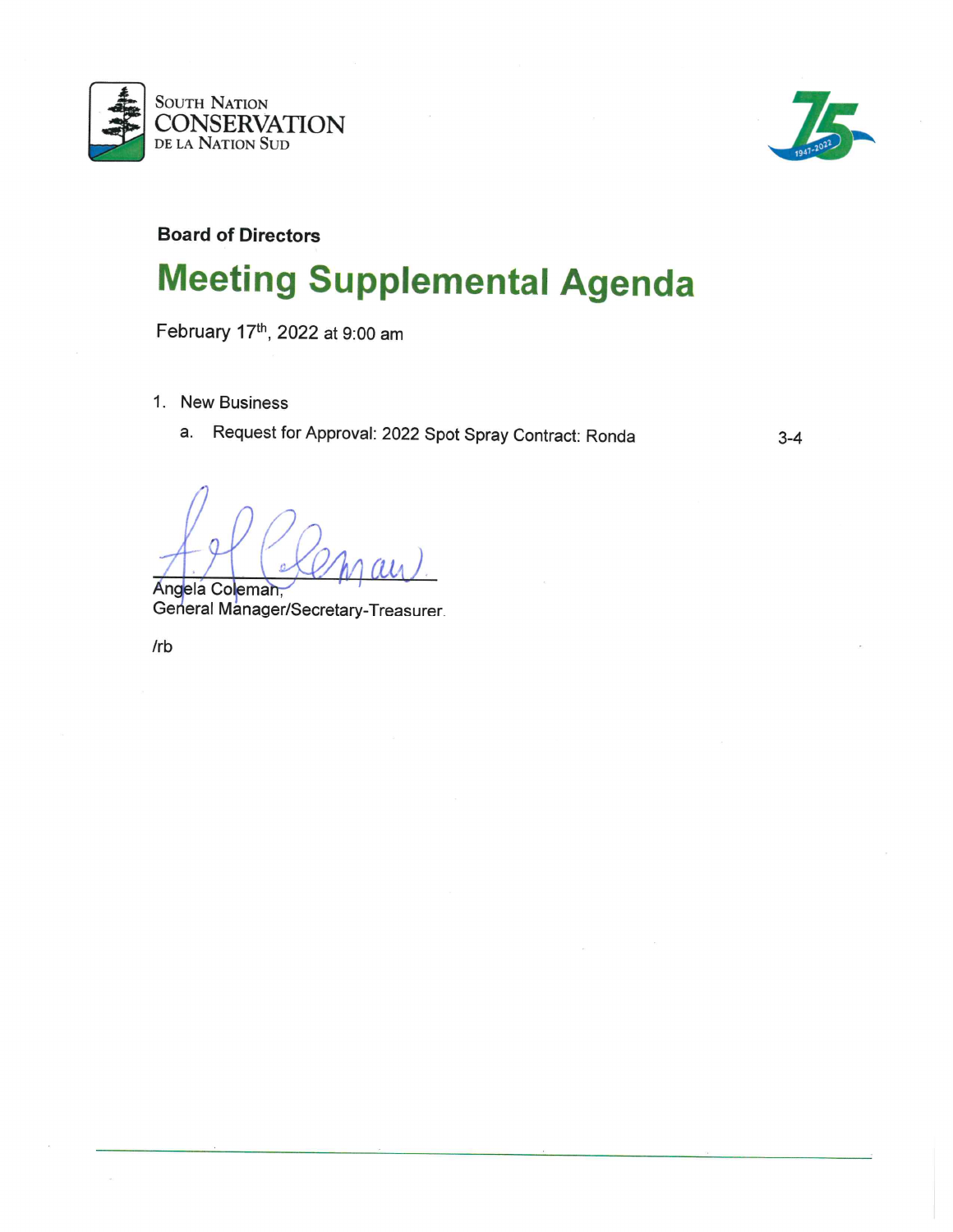



38 rue Victoria Street, Finch, ON K0C 1K0 Tel: 613-984-2948 Fax: 613-984-2872 Toll Free: 1-877-984-2948 **www.nation.on.ca**

| To:             | <b>Board of Directors</b>                      |
|-----------------|------------------------------------------------|
| From:           | Ronda Boutz, Team Lead, Special Projects       |
| Date:           | February 14, 2022                              |
| <b>Subject:</b> | Request for Approval: 2022 Spot Spray Contract |

#### **RECOMMENDATION:**

The Board of Directors award Contractor B the 2022 spot spray contract at an approximate cost of \$13,000 plus HST; and

FURTHER THAT: Contractor C be awarded the 2022 spot spray contract at an approximate cost of \$13,000 plus HST; and

FURTHER THAT: Tree spot spraying can be reallocated between Contractor B and C, if necessary to meet tending deadlines and to allow for contractor capacity.

#### **DISCUSSION:**

Under the Forests Ontario 50 Million Tree Program, South Nation Conservation (SNC) offers spot spray (tending) services to property owners that have planted trees in spring 2022. Tending requirements are site specific and not required for all planting sites. Based on 2022 tree orders, SNC is estimating a total of 73,530 seedlings will require spot spray in May/June 2022.

Staff requested quotes from three contractors, a summary of the submitted quotes is outlined in the table below.

| Vendor       | Quote<br>(not including HST) | <b>Notes</b>                                                        |
|--------------|------------------------------|---------------------------------------------------------------------|
| Contractor A | \$395.00 per 1,000 trees     | Quote for 17 sites only (maximum<br>capacity to spray 40,040 trees) |
| Contractor B | \$350.00 per 1,000 trees     | Quote for all sites                                                 |
| Contractor C | \$349.00 per 1,000 trees     | Quote for all sites                                                 |

Given the estimated number of trees to be tended, Staff recommend splitting the contract between Contractors B and C, this will allow for a shorter tending period and ability to reallocate work as required to meet deadlines and allow for contractor capacity.